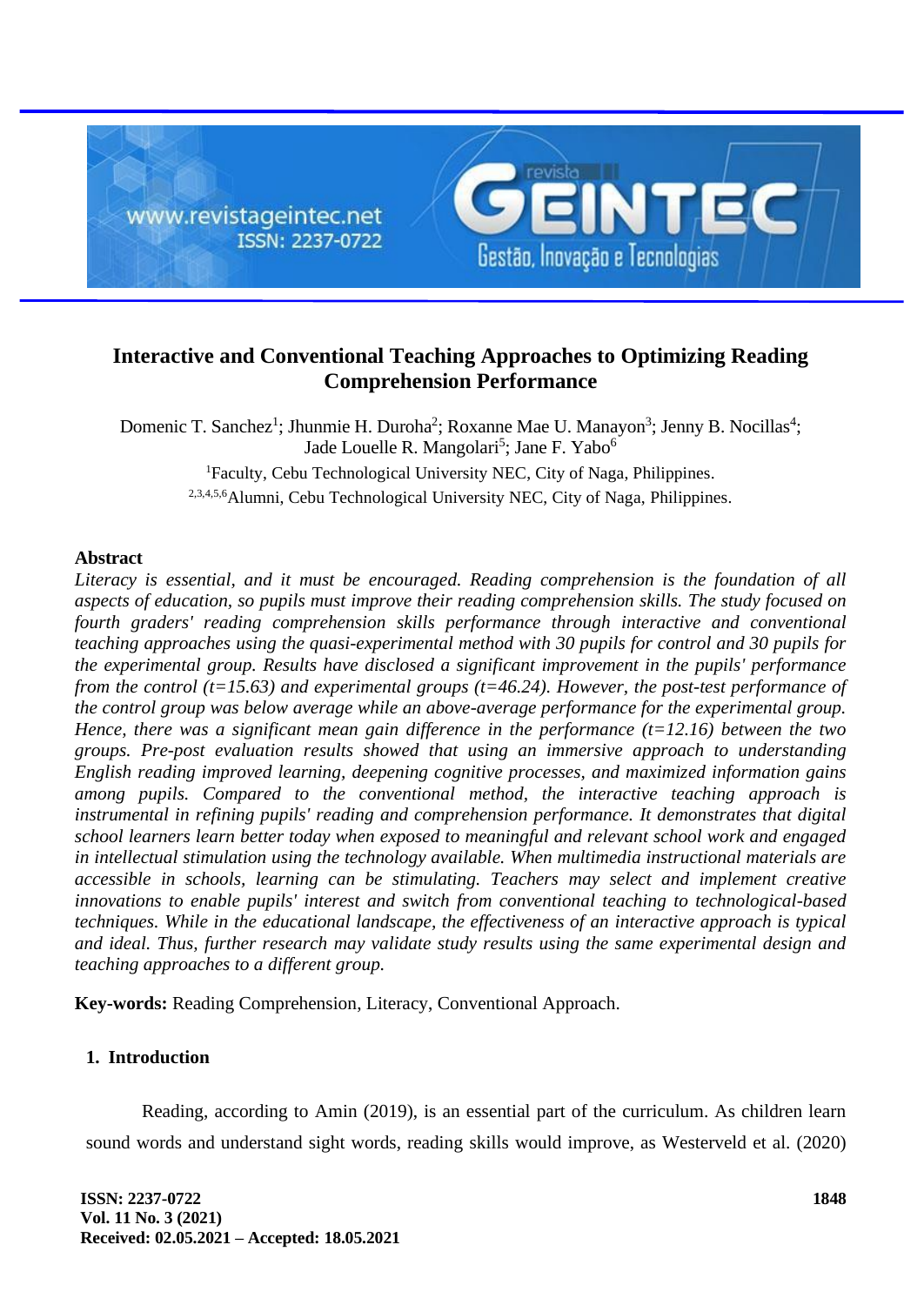agree that early learning is paramount. As reading skills improve, learners gain advanced comprehension skills such as inferring, judging, and retelling. Insufficient reading comprehension affects pupils' academic pursuits. Reading is one of the methods for gathering knowledge (Shastina et al. 2019).

The success or failure of pupils in early reading resonates throughout the years, emphasized Winch et al. (2011) and how essential good reading contributes to the development of emotional intelligence and compassion, according to Cook (2019). As the pupil proceeds to the educational ladder, more reading is usually needed as subjects become more dense and challenging. Reading problems, as pointed out, were the main reason for some pupils' poor performance in the National Achievement Test (NAT). Empirical research reveals that most reading classes have insufficient reading skills and techniques (Miller & Perkins 1989). According to Darim et al. (2019), Illiteracy has a vast and complex impact on children and families and impacts community attitudes. It has to be emphasized by the education sector. Whereas in the Philippines, government organizations or even private individuals advocate and consider literacy a top priority. Comprehension needs a keen eye for detail, sound logic, and a positive attitude towards the different materials presented. These truths make reading comprehension essential for literacy to help learners understand English concepts in the classroom. It is necessary to balance the two most critical things, know the learner's type, and choose the appropriate strategy. If students understand what they are reading, they can explore and appreciate various learning materials to their gain (Gingerich & Adler 2020).

According to Muhammedova (2019), immersive training modes seek to coordinate pupils' practices in a knowledge search. Interactive teaching is about guiding learners to take part in the learning process (TărîΔă 2020). Interactive learning can be a technological feature of separate teaching, occupation, and extra-curricular activities; Zoirovna & Ziyodillaevna (2020) explained that reading is essential to education. Therefore, the pupils learning enrichment through reading and acquisition of knowledge must be maintained (Ding  $\&$  Zhu 2019). Comprehension involves reading with critical thinking and reasoning, as this consists of seeking and questioning the meaning behind the text, the keys to better understanding(Harvey &Gouvis 2007). Asking as a reading strategy fosters understanding and links textual information with the learner's background knowledge (Duke & Pearson 2002). The pupils' understanding of the text improves when they learn to generate their questions. Thus, children's exposure to reading activities at home or in school is among the foundations of learning.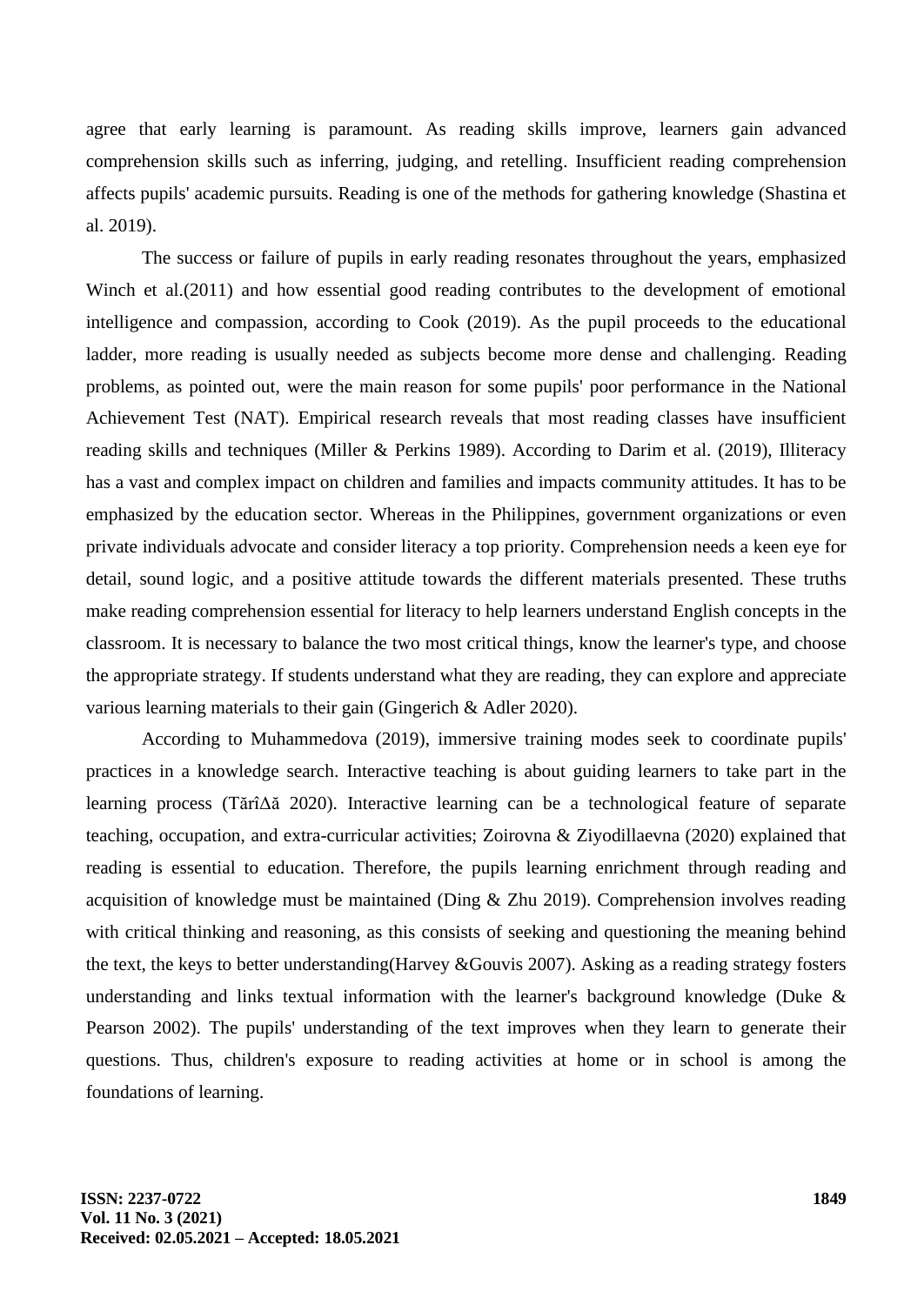#### **Theoretical Background**

The study is anchored in Bartlett Schema Theory (Bartlett & Bartlett 1995), which notes that people have unconscious mental structures, representing generic knowledge in which old knowledge influences new pieces of information. Schema Theory describes how readers use prior experience to learn and understand the text. Later, (Rumelhalt& Carrell 1981) presented Bartlett Schema Theory when exploring context information's critical role in reading comprehension (An 2013). The fundamental principle of schema theory suggests that written text is meaningless unless it provides the reader instructions on reclaiming or creating sense from previously assimilated experience. Schema Theory, according to (Rasakumaran & Patrick's 2019), text understanding is a collaborative process between reader context and text.

Anderson et al. (1978) pointed out that any act of cognition often requires world knowledge. Reading comprehension is enabled in two ways, from top to bottom. Bottom-up processing is allowed with accurate text-based data, while top-down processing begins with a wide range to validate these predictions. These two processing forms are conducted in a state-of-the-art and collaborative way, improving the idea of interaction or comprehension between bottom-up and top-down processes (Carrell & Eisterhold 1983; Carrell & Konneker 1981). Adequate reading comprehension is the ultimate understanding of vocabulary, phonics, and articulation. However, pupils with strong reading comprehension skills are active readers who can communicate and grasp the learning materials' broad context and concept.



Figure 1 - Theoretical Framework of the Study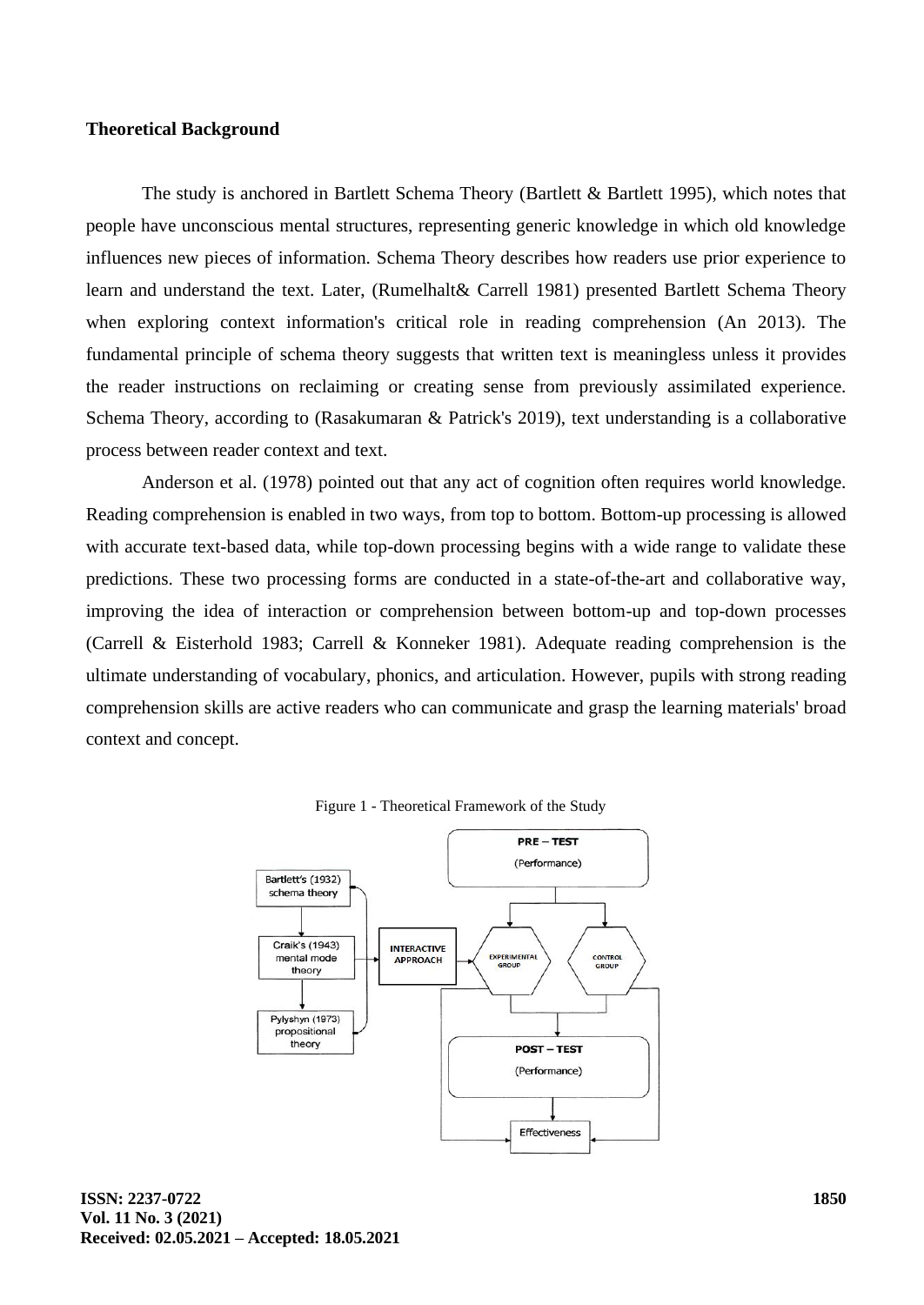The study also referred to Craik's Mental Mode Theory as quoted by Wilson & Rutherford (1989), which can be considered a mind film created in one's head through reading sense. According to Gunning (1996), when pupils read fiction, the model is most often made. The reader accepts the main character, establishing a conceptual model of circumstances. The Mental Model is changed to fit the changing circumstances, but the character-important elements are kept in the foreground. When a person remembers a detail, his visualization creates a mental model of what things are before them in passing.

Furthermore, Pylyshyn's (2019) Propositional Theory involves the reader constructing the main concept when reading the text. The key concepts are hierarchically ordered, with the essential items to memorize has been given top priority. The proposed representation involves necessary knowledge underlying word recognition. To prefer such over indistinguishable associative, rational opinions are provided. The proposed representation is used to explain the memory recall effects of verbal meaning. These backgrounds that affect insinuations are considered for two-process, recall and recognition models.

## **Research Problem**

The study determines the effectiveness of interactive and conventional teaching approaches in English reading comprehension among Grade IV pupils. The study responds to the following specific questions:

- 1. What are the pre-test and post-test performance assessments of pupils of the control and experimental groups?
- 2. Is there a significant improvement in the performance of both groups?
- 3. Is there a significant mean gain difference in the performance of both groups?

## **Hypotheses**

- 1. There is no significant improvement in the performance of the two groups.
- 2. There is no significant mean gain difference in the performance between the two groups.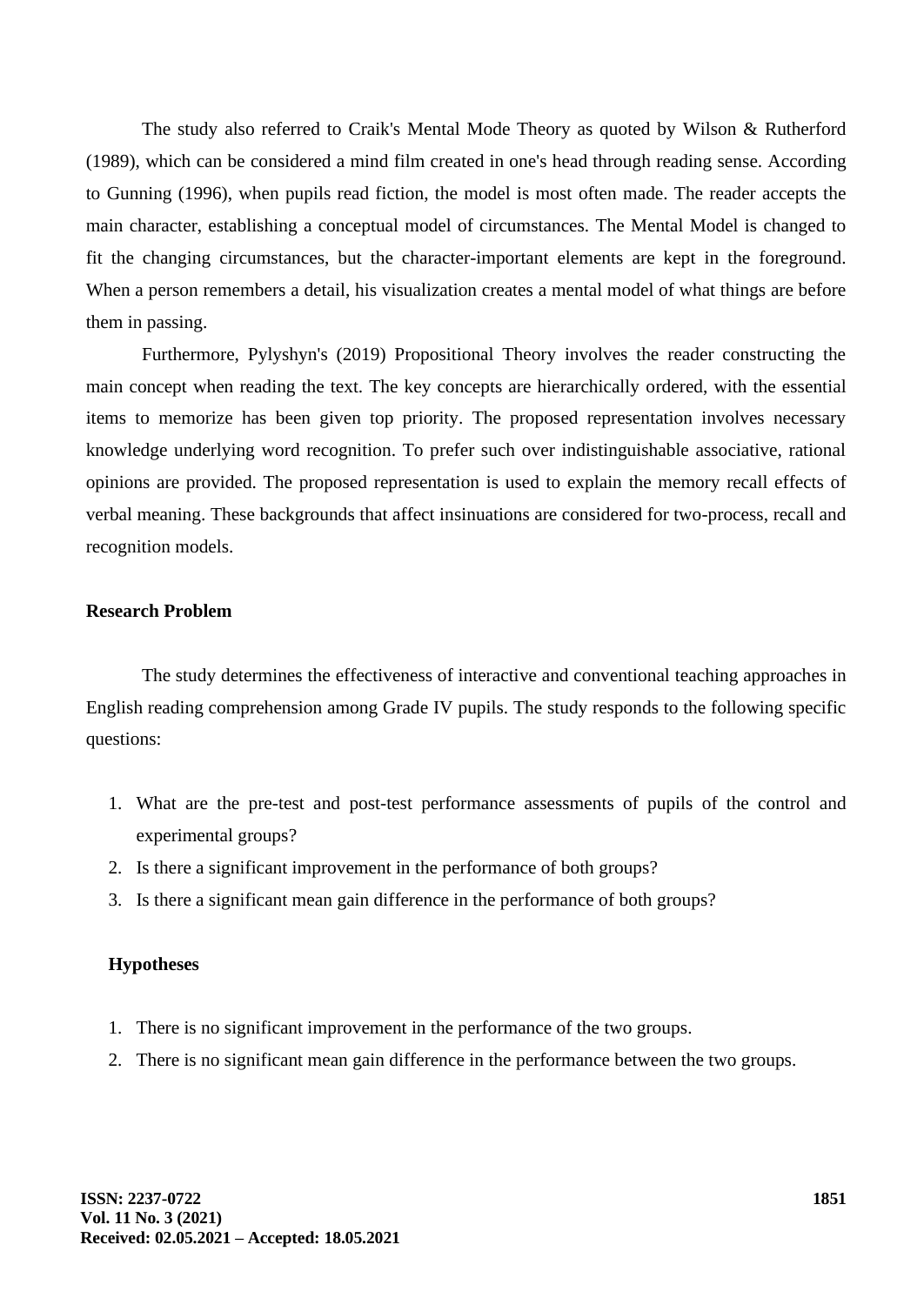#### **3. Method**

This study used the quasi-experimental research technique to determine the immersive approach's efficiency of the reading comprehension skills of sixty (60) Grade 4 pupils who served as respondents, which were distributed as 30 pupils for the control group who were exposed to conventional teaching and 30 pupils for experimental group who were exposed to interactive teaching. The respondents were selected through random sampling. The researchers prepared the pre-test and post-test materials, which were pilot-tested and verified by an English language expert. Each test item is equivalent to 1-point. The pre-test was then administered to the pupils in both groups before the teaching intervention using interactive and conventional approaches. Visual charts were used in the control group, while PowerPoint and video clip presentations were employed in the experimental group. After the pupils have been exposed to interactive and conventional teaching methods, the post-test in English reading comprehension was performed. The researchers used the *z*-test to evaluate pupils' performance between the pre-test and post-test after being exposed to conventional and interactive teaching methods in English reading comprehension skills and determining if sixty (60) percent of the evaluation is achieved. Simultaneously, the *t*-test was also utilized to assess the control and experimental groups' performance improvement and determine a significant mean difference in both groups' performance.



# **4. Result and Discussion**

Presentation, analysis, and interpretation of the data follow this sequence.

- a. Pre-test and post-test performance assessment of pupils the control and experimental groups in English reading comprehension.
- b. Significant improvement in the performance of both groups.
- c. Significant mean gain difference in the performance of both groups.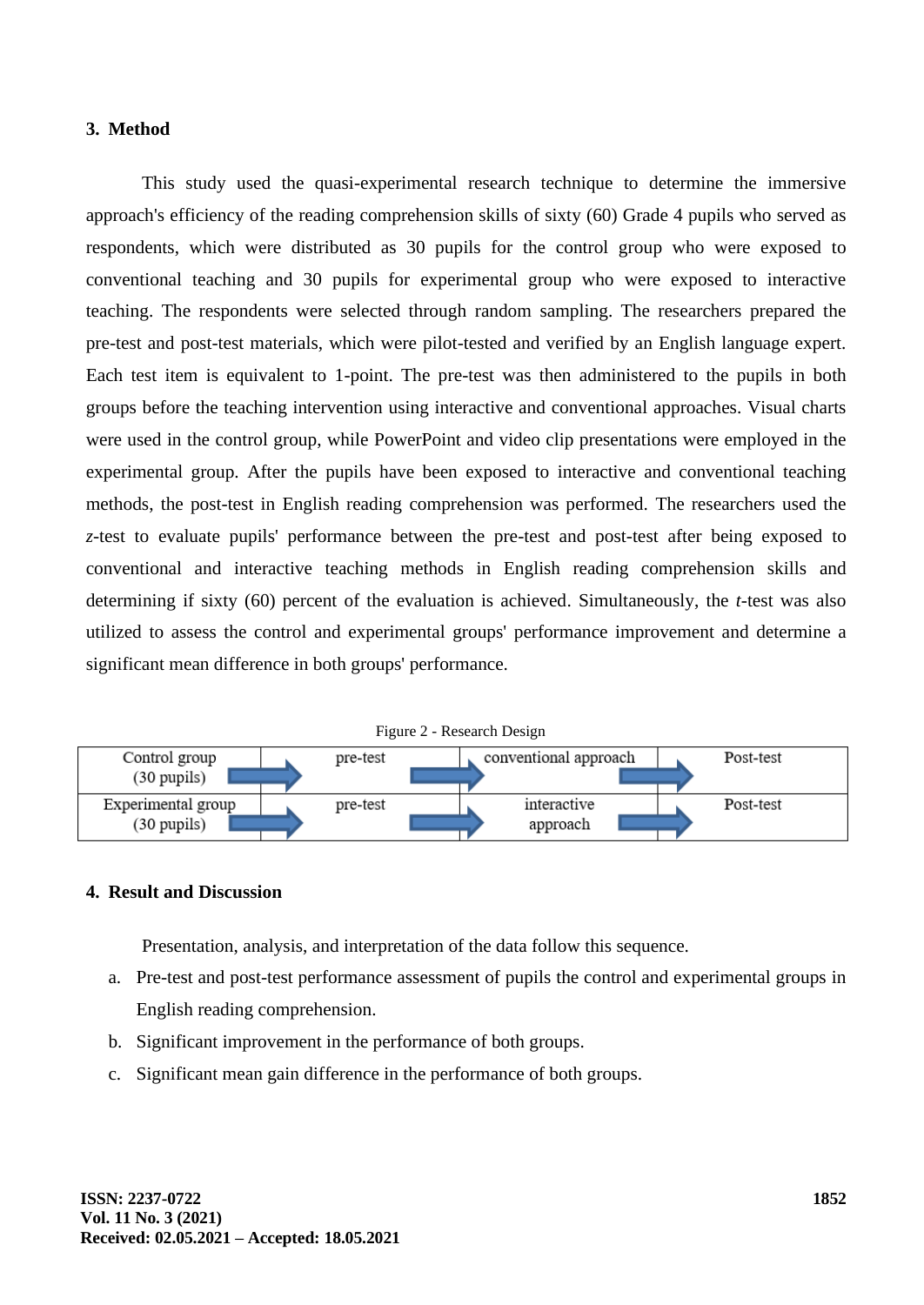| Content Area          | <b>Pre-test Performance</b> |                                |                 |       |               |          | <b>Post-test Performance</b> |           |      |               |  |  |
|-----------------------|-----------------------------|--------------------------------|-----------------|-------|---------------|----------|------------------------------|-----------|------|---------------|--|--|
|                       | $(n=30)$                    |                                |                 |       |               | $(n=30)$ |                              |           |      |               |  |  |
|                       | AM                          | <b>HM</b><br>SD<br>Description |                 |       |               | AM       | <b>HM</b>                    | <b>SD</b> |      | Description   |  |  |
| Reading comprehension | 1.00                        |                                | $6.00 \pm 0.74$ | 37.01 | below average | 5.1      | 6.00                         | 1.06      | 4.65 | below average |  |  |

Table 1 - The Pre-post Performance Assessment of the Control Group in English Reading Comprehension

*Critical Z-value (±1.96) at 0.05 level*

Table 1 presents the results for the pre-post of the control group in English reading comprehension. The reading comprehension of the pupils was assessed using the 10-point testing competence. The group's pre-test performance had an actual mean of 1.00 point below the hypothesized mean of 6.00 with a z-value of 37.01. On the other hand, the group's post-test performance had an actual mean of 5.1, which is also below the hypothesized mean of 6.00 had a zvalue of 4.65. This suggests that the pupils did not meet the school's 60 percent passing mark.

Retention of reading awareness quality of pupils has a significant effect on their success during pre-test reading understanding. Therefore, pupils' pre-test evaluation before exposure to conventional teaching methods in English reading comprehension was described as below average. The result indicates that pupils in the control group lack previous awareness and strategies to develop their reading comprehension skills during the pre-test. Prior knowledge is a primitive learning base. Early learners should be introduced to possible learning facets to training them for the future. This uncompromising approach would be more straightforward for students to understand and connect advanced learning to understanding English reading. Lack of facts triggered pupils' below-average performance during the pre-test. The control group's measured z-test value was higher than the pretest result during the post-test, but it was still below the school's standard. That means their performance remains below average. Pupils have not yet mastered reading comprehension skills and techniques; thus, they have not grasped the skills and techniques required to improve reading comprehension. These assertions exemplified the average intervention effect. The interest of learners was inspired by conventional teaching methods using traditional visual aids and techniques, enabling them to listen and do their best during the post-test.

Table 2 - The Pre-post Performance Assessment of the Experimental Group in English Reading comprehension

| Content Area                                                   | <b>Pre-test Performance</b> |           |     |  |                       | <b>Post-test Performance</b> |    |           |  |                                     |
|----------------------------------------------------------------|-----------------------------|-----------|-----|--|-----------------------|------------------------------|----|-----------|--|-------------------------------------|
|                                                                | $(n=30)$                    |           |     |  |                       | $(n=30)$                     |    |           |  |                                     |
|                                                                | AM                          | <b>HM</b> | SD. |  | Description           | AM                           | HM | <b>SD</b> |  | Description                         |
| Reading comprehension $\vert 0.73 \vert 6.00 \vert 0.64 \vert$ |                             |           |     |  | $45.10$ below average | 8.83                         |    |           |  | 6.00   0.70   22.14   above average |

*Critical Z-value (±1.96) at 0.05 level*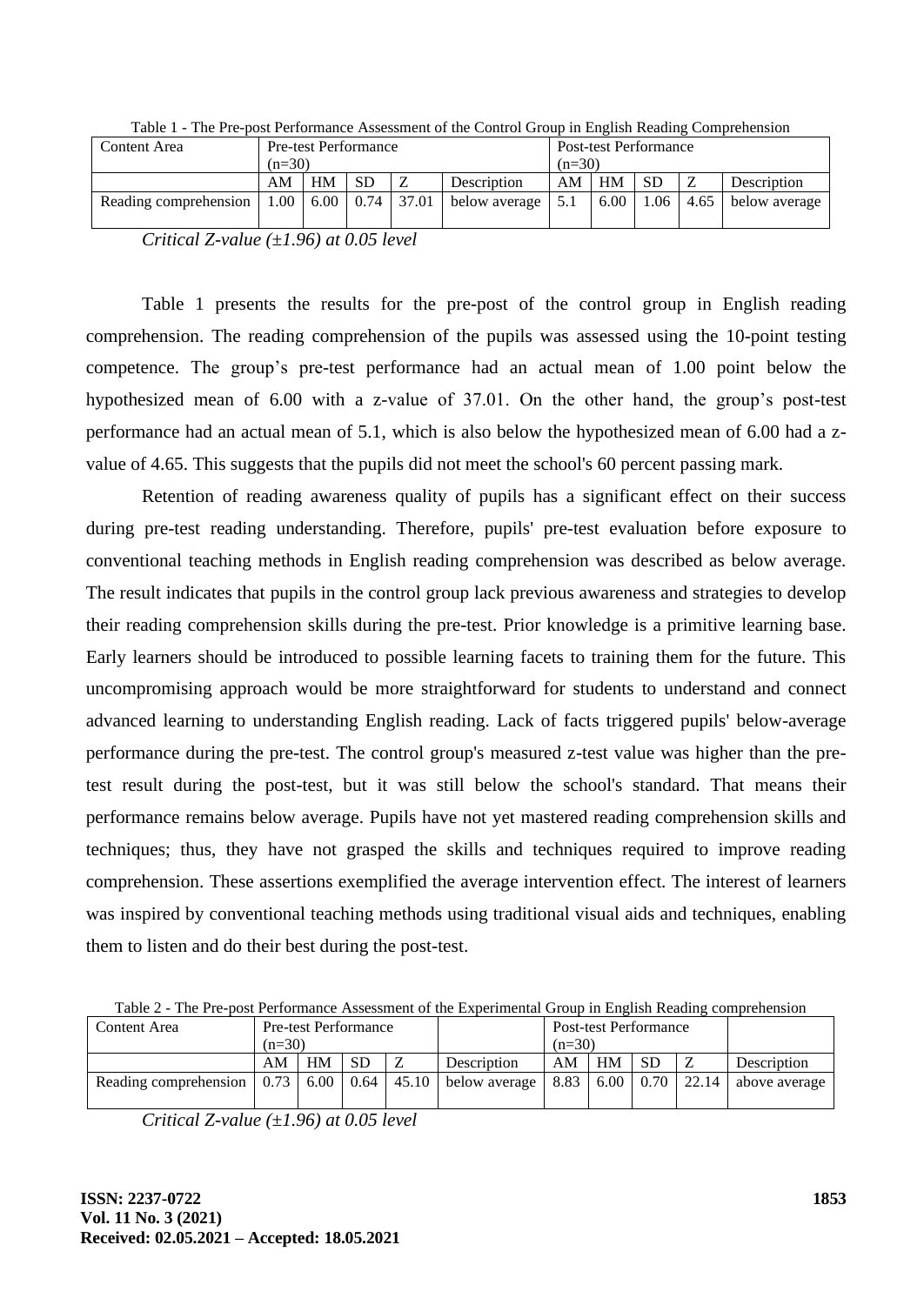Table 2 shows that the results for the pre-post of the experimental group in English reading comprehension. The group's pre-test performance had an actual mean of 0.73, which is below the hypothesized mean of 6.00 had a z-value of 45.10. However, the group's post-test performance had an actual mean of 8.83, which is above the hypothesized mean of 6.00 had a z-value of 22.14. This suggests that the pupils did not meet the school's 60 percent passing mark during the pre-test but had met the passing mark during the post-test.

Pupils have not yet acquired the requisite reading skills and techniques during the pre-test, so the outcome has been graded below average. Any strategy could be realistic if the pupils were enriched with the ability to perform higher skills. The experimental group pupils obtained an aboveaverage performance during the post-test, as reflected in the z-value. This assessment suggests that the experimental group has achieved success above the school's general target, as it indicates that Grade IV pupils have already grasped the skills required to develop their reading understanding. Therefore, post-test evaluation of pupils following exposure to interactive methods in teaching comprehension is above average. Research shows that digital pupils today learn more when engaged in meaningful, relevant, and intellectually stimulating school work and that using technology would increase the pace of such learning. Learning could also be upgraded if computers and other multimedia instructional materials were used everywhere.

| Content Area  | <b>TESTS</b> |          | Control Group |                         |          | <b>Experimental Group</b> |      |          |             |  |  |
|---------------|--------------|----------|---------------|-------------------------|----------|---------------------------|------|----------|-------------|--|--|
|               |              | $(n=30)$ |               |                         |          | $(n=30)$                  |      |          |             |  |  |
|               |              | Mean     | Mean          | Critical<br>Computed t- |          | Mean                      | Mean | Critical | Computed t- |  |  |
|               |              |          | Gain          | t-value                 | value    |                           | Gain | t-value  | value       |  |  |
| Reading       | Pre-test     | 1.00     |               |                         |          | 0.73                      |      |          |             |  |  |
| comprehension | Post-        | 5.1      | 6.00          | .699                    | $15.63*$ | 8.83                      | 8.1  | 1.699    | $46.24*$    |  |  |
|               | test         |          |               |                         |          |                           |      |          |             |  |  |

Table 3 - Improvement of Performance Levels in Two Groups

*\* significant at 0.05 level (one-tailed)*

It was hypothesized that the two groups performed without change. The aim was to enhance English reading understanding output after exposure to interactive and conventional teaching approaches. Pre-test and post-test control and experimental group mean scores are shown. Furthermore, the computed *t*-values obtained by both groups in the field of competence are the basis for assessing whether or not pupils' performance-related progress after exposure to interactive and conventional teaching approaches is essential. Results revealed in Table 3 that the computed t-value of 15.63 for the control group is greater than the critical t-value of 1.699. Results imply that the control group's read-understanding scores have substantially increased. Post-test scores surpass pre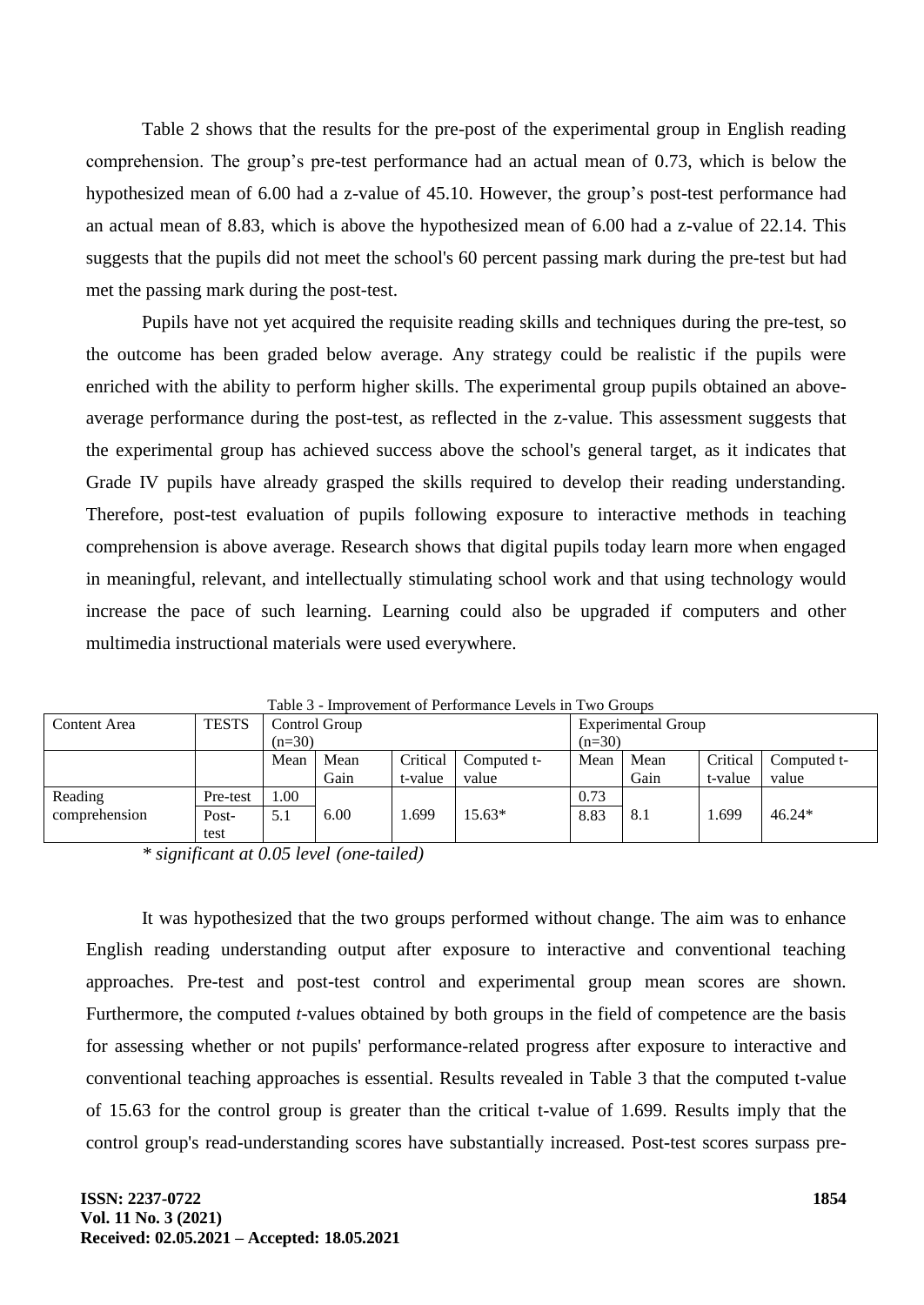test scores. The reading performance of the control group increased after intervention and exposure to conventional teaching methods. This rejects the null hypothesis of no substantial change in test groups reading performance after exposure to conventional approaches. Therefore, a significant improvement in pupils' reading skills is apparent. Results suggested that students assimilated reading comprehension skills after exposure to conventional teaching methods to a lecture-discussion process. The method dramatically improved pupils' reading comprehension efficiency.

On the other hand, the post-test performance of the experimental group is higher than the pretest. Overall, pupils' average performance provided substantial improvements. The computed t-value of 46.24 is greater than the critical t-value of 1.699.This resulted in rejecting the null hypothesis that there was no change in the experimental group's English reading comprehension performance after exposure to interactive teaching methods. Thus, pupils achieved much more in the post-test than in the pre-test.

As a consequence, interactive teaching methods reinforced pupil performance in the experimental group. Computer-assisted education enhances learning (Ragasa 2008). Multimedia usage can involve more learners in learning (Aravind & Vinod 2019). Interactive instructor presentations inspire them not to skip reading comprehension sessions. Teaching styles attract students and play a constructive role in motivating students and enhancing academic performance (Anwer 2019). And they have been stimulated by the teacher's efforts to prepare for the lessons.

The findings show that conventional and interactive teaching methods are successful in understanding English reading. Table 3 shows that the above teaching methods have improved the control and experimental group's English reading comprehension efficiency. Any conventional or creative teaching methodology is expected to affect pupils' learning, but these methodologies differ in their performance quality. Results in (Fani et al.,2020) study show that the multimedia teaching community's level of expertise was substantial compared to the other group under the traditional system.

| Taole 4 - The Mean Gain unterence in the Performance of Publis in the Control and Experimental Group |              |          |               |           |          |                           |      |                     |                     |  |  |
|------------------------------------------------------------------------------------------------------|--------------|----------|---------------|-----------|----------|---------------------------|------|---------------------|---------------------|--|--|
|                                                                                                      |              |          | Control Group |           |          | <b>Experimental Group</b> |      |                     |                     |  |  |
|                                                                                                      |              | $(n=30)$ |               |           | $(n=30)$ |                           |      |                     |                     |  |  |
| Content Area                                                                                         | <b>TESTS</b> | Mean     | Mean Gain     | <b>SD</b> | Mean     | Mean Gain                 | SD   | Critical<br>t-value | Computed<br>t-value |  |  |
| Reading comprehension                                                                                | Pre-test     | 1.00     | 4.1           | 1.47      | 0.73     | 8.1                       | 0.96 | 1.672               | 12.16*              |  |  |
|                                                                                                      | Post-test    | 5.1      |               |           | 8.83     |                           |      |                     |                     |  |  |

Table 4 - The Mean Gain difference in the Performance of Pupils in the Control and Experimental Group

*\* significant at 0.05 level(one-tailed)*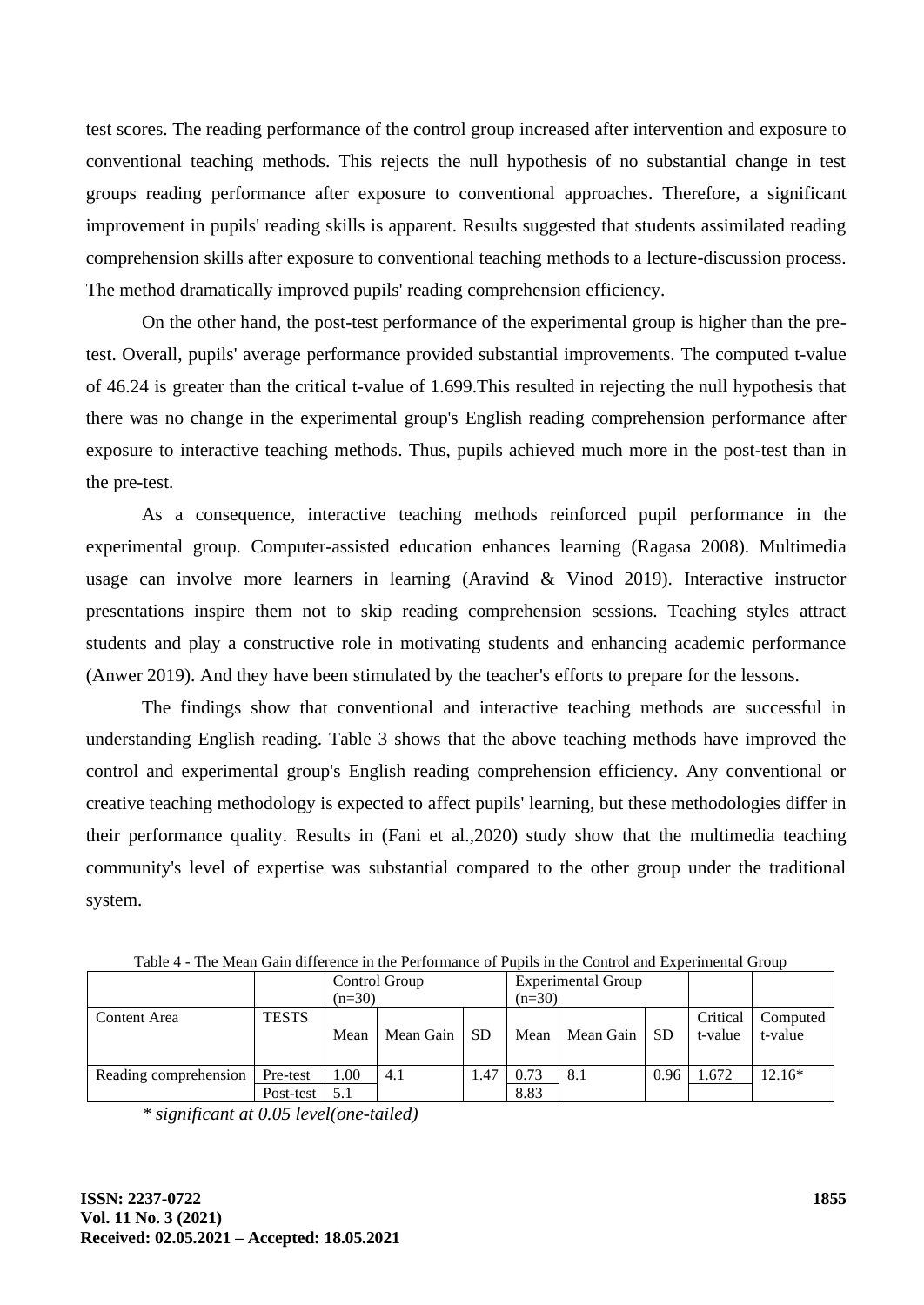It can be gleaned in Table 4 the test on the main gain difference in the performance of the pupils in the control and experimental group. The control group had a mean gain of 4.1 while the experimental group had a mean gain of 8.1 with the computed t-value of 12.16, which is greater than the critical t-value of 1.672, resulting in rejecting the null hypothesis. This implies that the pupils' mean performance gains in both groups were substantially different.

In summary, the pre-test assessment of Grade 4 pupils exposed to conventional and interactive teaching reading comprehension approaches in terms of performance levels is below average. During the post-test, the conventional classroom had a below-average performance, while the interactive classroom had an above-average performance. There is a significant improvement in the level of performance of the control and experimental group of pupils. The mean gain difference in performance between the control and the experimental groups is significant. Interactive teaching approaches in English reading comprehension have stimulated better learning. Cognitive processes have been deepened, and knowledge gains have been enhanced, psychomotor skills have been activated and enhanced through simulations and video clips, and pupils' interest and learning modes have been maximized. Today, multimedia teaching resources are becoming more rapid, enabling educators to combine multimedia teaching resources to teaching, conducive to activating the classroom's dull atmosphere. For instance, playing a video for children enliven the classroom atmosphere, stimulating their interest and enthusiasm for learning, as Ruixue (2019) emphasized.

According to Kumpan & Kharlamova (2019), interactive approaches significantly increase enthusiasm and ability to learn, develop, and accelerate language skills and promote their practical application in real-life situations. The interactive teaching approach is instrumental in refining pupils reading English output compared to the conventional approach. Investing in new ways to inspire students is essential (Portela 2020). The present investigation supports the assertion that using, including, or integrating interactive media into learning improves pupils' output, particularly those disconnected in the classroom discussion.

# **5. Conclusion**

To fulfill the pupils' learning needs, teachers can keep up with several learning styles, instructional methods, and digital techniques. When exposed to meaningful and relevant school work in today's trend and when engaged in intellectual stimulation using the technology available, digital school students learn better. Learning can also be stimulating if multimedia instructional materials are accessible in schools. Teachers could choose and implement creative innovations; they should switch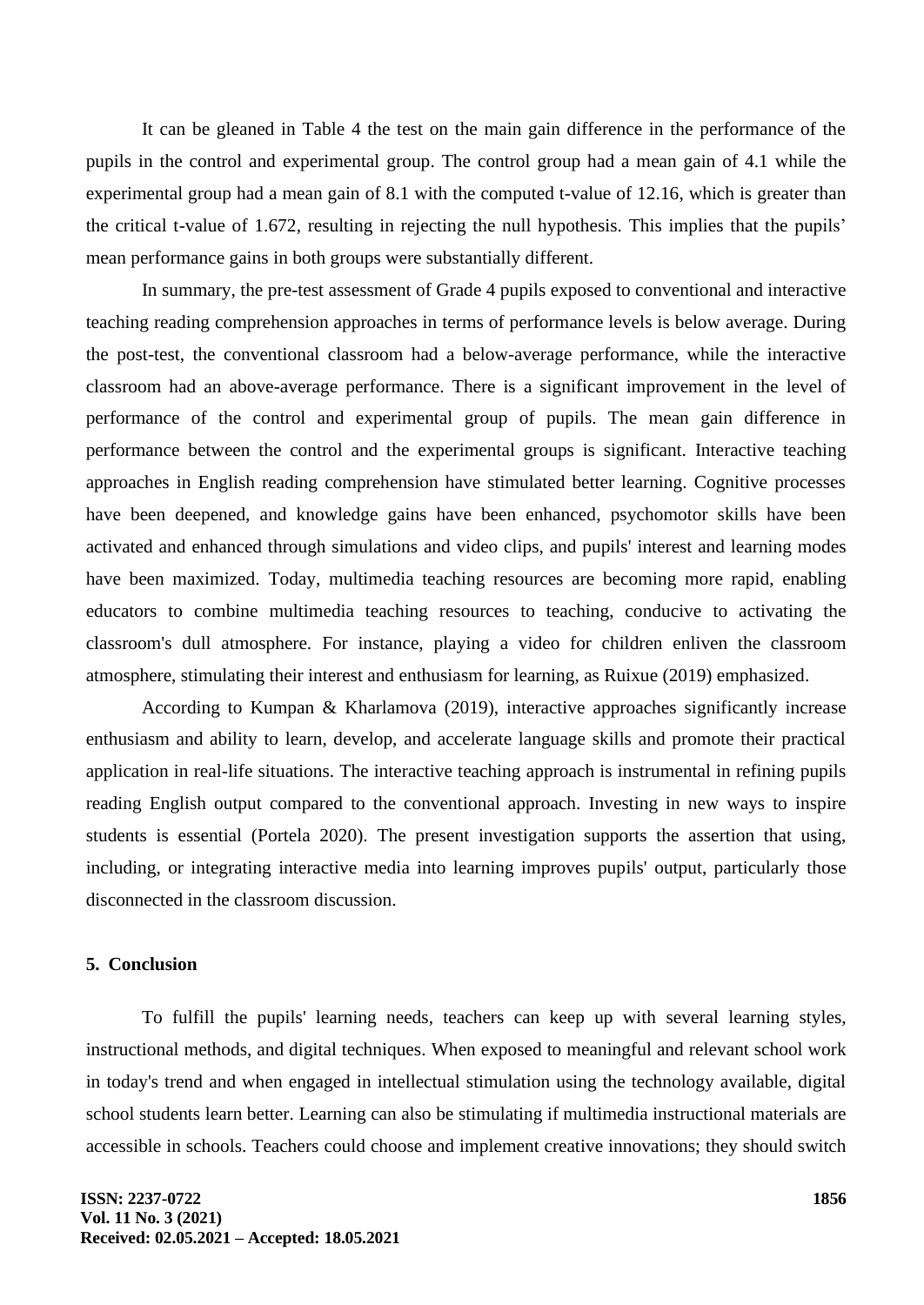to a technology-based teaching approach rather than the conventional teaching method to enhance pupils' learning. Learners would acquire and analyze their facts as teachers would guide them to discover their skills. The study showed that in understanding English reading, conventional and interactive teaching methods are successful. Therefore, to validate research results, more studies should be performed using the same experimental design and teaching approaches applied to another group.

#### **References**

Amin, M. 2019. Developing Reading Skills through Effective Reading Approaches. *International Journal of Social Science and Humanities*, *4*(1), 35-40.

Anderson, R. C., Spiro, R. J., & Anderson, M. C. (1978). Schemata as scaffolding for the representation of information in connected discourse. *American Educational Research Journal*, *15*(3), 433-440.

An, S. (2013). Schema Theory in Reading. *Theory & Practice in Language Studies*, *3*(1).

Anwer, F. (2019). Activity-Based Teaching, Student Motivation and Academic Achievement. *Journal of Education and Educational Development*, *6*(1), 154-170.

Aravind, N., & Vinod, A. S. 2019.*Impact of using multimedia teaching method in art education among college studen*ts.

Bartlett, F. C., & Bartlett, F. C. 1995*. Remembering: A study in experimental and social psychology*.*Cambridge University Press*.

Carrell, P. L., &Eisterhold, J. C. 1983. *Schema theory and ESL reading pedagogy*. TESOL quarterly, 17(4), 553-573.

Carrell, P. L., &Konneker, B. H. 1981. *Politeness: Comparing native and nonnative judgments. Language learning,* 31(1), 17-30.

Cook, N. 2019.*The importance of reading. Metaphor*, (2), 15.

Darim, A., Yulianto, B., Nuryadi, N., Setyowati, L., Widawati, E., &Kurniawati, K. 2019. Overarticulator on Contoid [r] Indonesian Deaf Children. *Journal of Applied Science, Engineering, Technology, and Education*, *1*(2), 105-113.

Ding, T., & Zhu, X. 2019. *The Application of Schema Theory in Reading Comprehension in High School.International Journal of New Developments in Engineering and Society*, 3(2).

Duke, N., & Pearson, D. 2002. *Effective Practices for Developing Reading Comprehension. What Research Has to Say about Reading Instruction*. Ed. AE Farstupand SJ Samuels. Newark: International Reading Assoc. 205-42.

Fani, M. M., Mehravar, S., &Mehrabi, M. 2020. Level of learning and satisfaction through traditional methods and the use of multimedia: a comparative study. *Interdisciplinary Journal of virtual learning in Medical Sciences, 5*(2), 72-78.

Gingerich, J., & Adler, M. 2020 *the importance of reading across genres*.